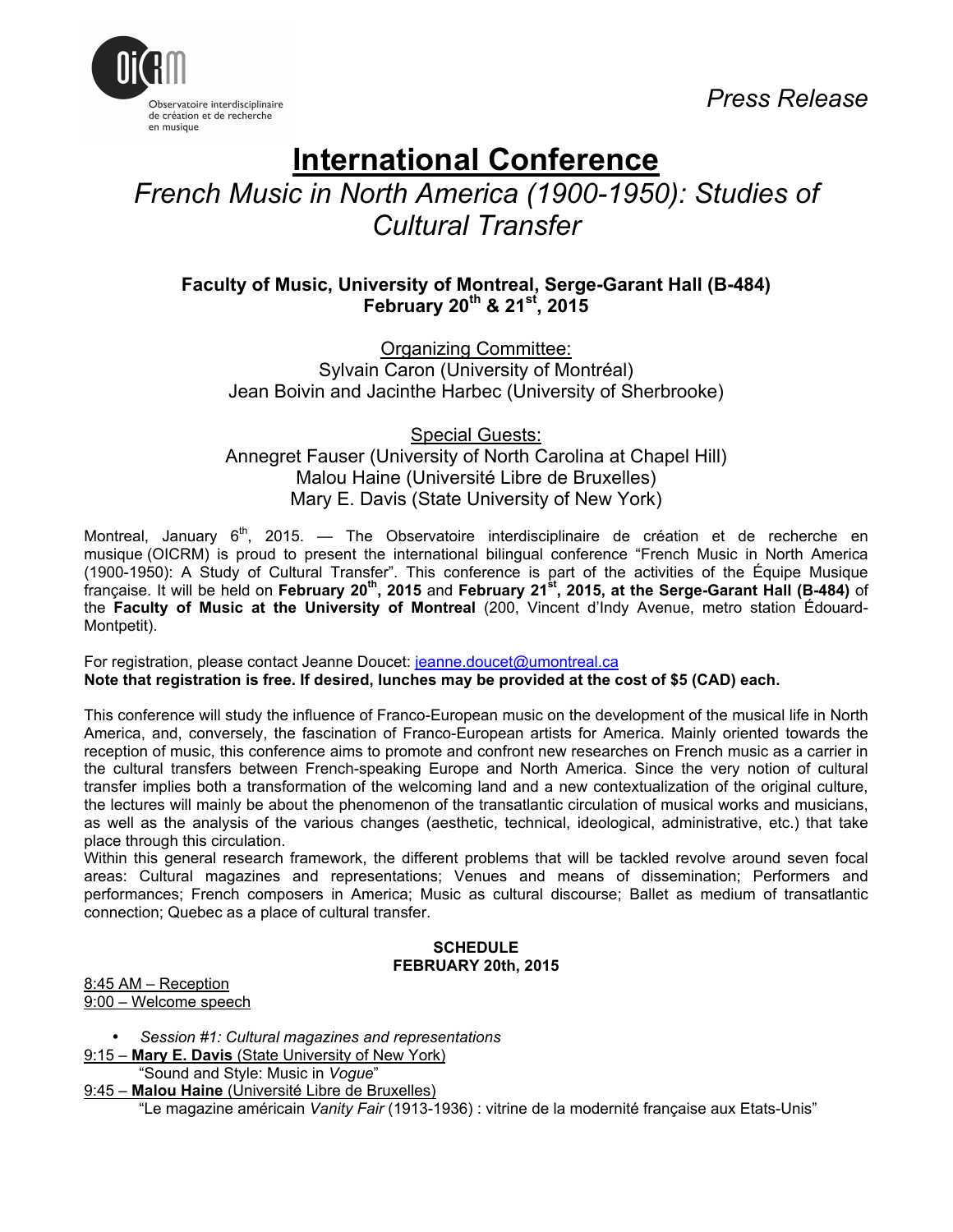10:15 – Discussion

10:35 – PAUSE

- *Session #2: Venues and means of dissemination*
- 11:00 **Sandrine Khoudja** (École des Hautes Études en Sciences Sociales, Paris)

"La diffusion de la musique savante européenne aux Etats-Unis par la NBC : entre acculturation, démocratisation et création (1926-1954)"

- 11:20 **Anne Legrand** (Bibliothèque nationale de France)
	- "Hot Club de France des années 1930 et 40, un modèle de diffusion et de promotion du jazz"
- 11:40 **Michel Duchesneau** (Université de Montréal)
	- "Hollywood et la tour d'ivoire : l'inspiration musicale et l'humanité des acteurs et actrices hollywoodiens chez Charles Koechlin"
- 12:00 Discussion

12:20 – LUNCH

- *Session #3: Performers and performances*
- 1:30 PM **Fiorella Sassanelli** (Conservatoire de musique « Niccolo Piccinni », Bari, Italie)
	- "Les concerts américains de Raoul Pugno entre 1897 et 1906"
- 1:50 **Erin Sheedy** (Université d'Ottawa)

"Canadian Parisienne: Florence Glenn's Transatlantic Portraits of Canadian Identity"

- 2:10 **Michela Niccolai** (Bibliothèque historique de la Ville de Paris ART)
	- "Une Montmartroise à New York : la réception visuelle de Louise [de Charpentier] au-delà de l'océan (1930-1950)"
- 2:30 Discussion

2:50 – PAUSE

- *Session #4: Seeking traces of French composers in America*
- 3:15 **Nicolas Southon** (France)
- "Francis Poulenc en Amérique"
- 3:35 **Christopher Moore** (Université d'Ottawa)

"Transatlantic Counterpoint: Catherine Urner, Charles Koechlin and The Bride of God" 3:55 – **James Briscoe** (Butler University)

"Saint-Saëns, Debussy, and Superseding German Musical Taste in the United States" 4:55 – Discussion

## **FEBRUARY 21st, 2015**

8:45 AM – Reception

• *Session #5: Music as cultural discourse*

- 9:00 **Annegret Fauser** (University of North Caroline at Chapel Hill)
- "Sounding the *Tricolore*: France and the United States during World War II"

## 9:30 – **Damien Etchegorry-Rodriguez** (Université Paris-Sorbonne)

- "Le rayonnement de l'art musical en Amérique du Nord en 1913 : étude comparée des presses française et nord-américaine"
- 9:50 Discussion
- 10:10 PAUSE
	- *Session #6: Ballet as a medium of transatlantic connection*
- 10:40 **Carolyn Watts** (Université d'Ottawa)

"John Alden Carpenter's Transatlantic Career: From the Légion d'honneur to Skyscrapers"

11:00 – **Jacinthe Harbec** (Université de Sherbrooke)

"*Within the Quota* de Cole Porter et Charles Koechlin : la francisation de la musique jazz américaine" 11:20 – **Giuseppe Montemagno** (Accademia di Belle Arti, Catane, Italie)

"*A Summertime in Paris*. Le *Ballet mécanique* de Georges Antheil"